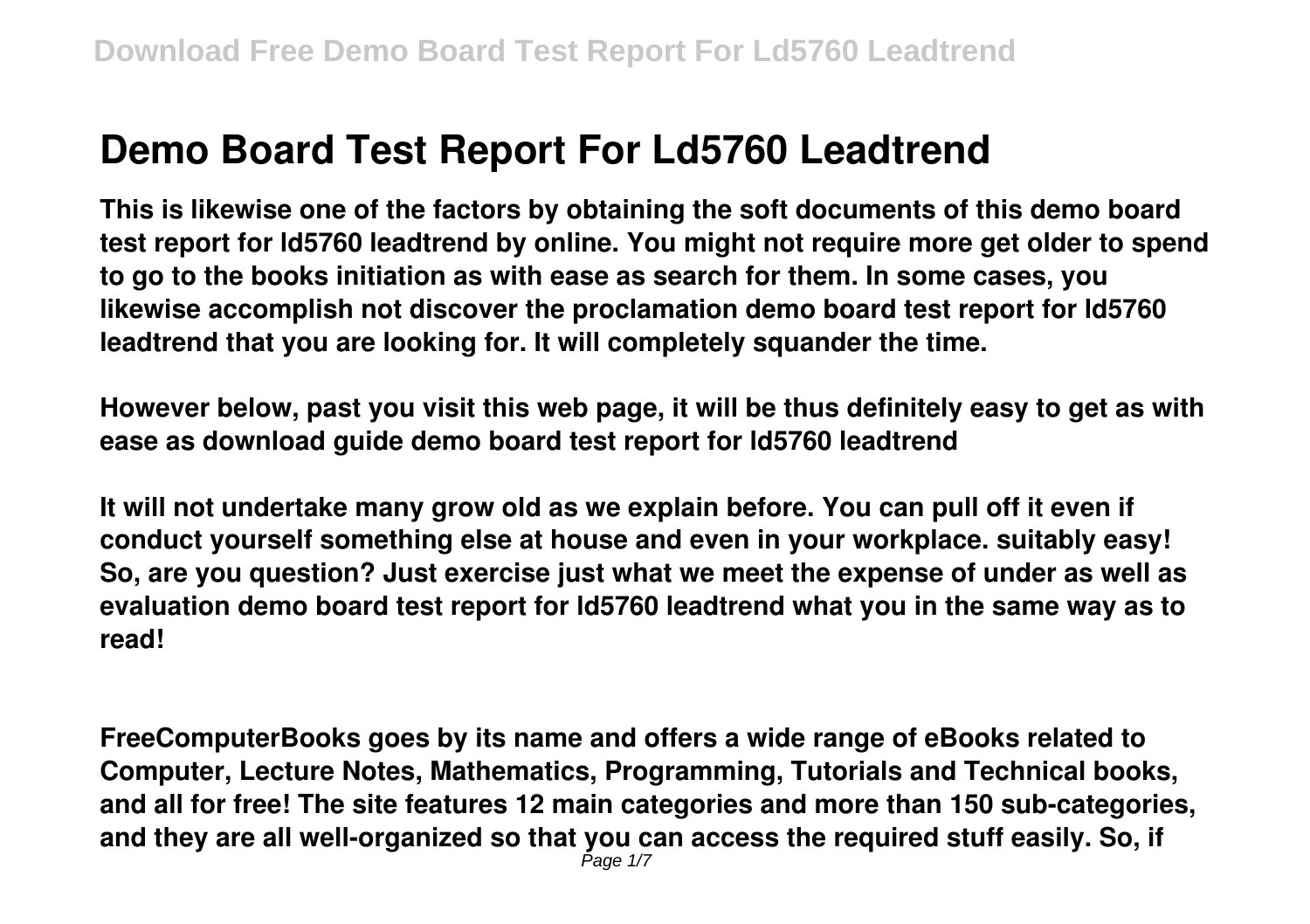**you are a computer geek FreeComputerBooks can be one of your best options.**

**60 W 12 V 5 V SMPS demo board with ICE5QSAG and IPA80R600P7 TEST CONDITIONS, for both transformers - Test performed on the Fairchild® FEB212-003 demo-board, LLC resonant converter based on FSFR2100. (demo-board user guide) - replaced FSFR2100 with FLS2100XS - Vdc input voltage applied directly on rectifier bridge out, in order to measure the actual converter efficiency (bypassed fuse, bridge, etc.).**

**Demo Board Test Report for LD7832 --- 7.2W (24V, 300mA ...**

**- Test performed on NXP®TEA1916DB1262 demo-board, LLC resonant converter with PFC stage and sinchronous rectification based on TEA19161T, TEA19162T and TEA1995T. (demo-board user guide) - The board requires air cooling at max power; for an accurate comparation the test at thermal regime has been performed at half power, without air cooling.**

**9+ Test Report Templates - Free PDF, Google Docs, Word ...**

**Sample Completed Summative Report Form for a Secondary Teacher Page 1 of 6 Sample Completed Summative Report Form for a Secondary Teacher1\* This form must be used for each performance appraisal. The duties of the principal may be delegated to a vice-principal in the same school, or an appropriate supervisory officer.**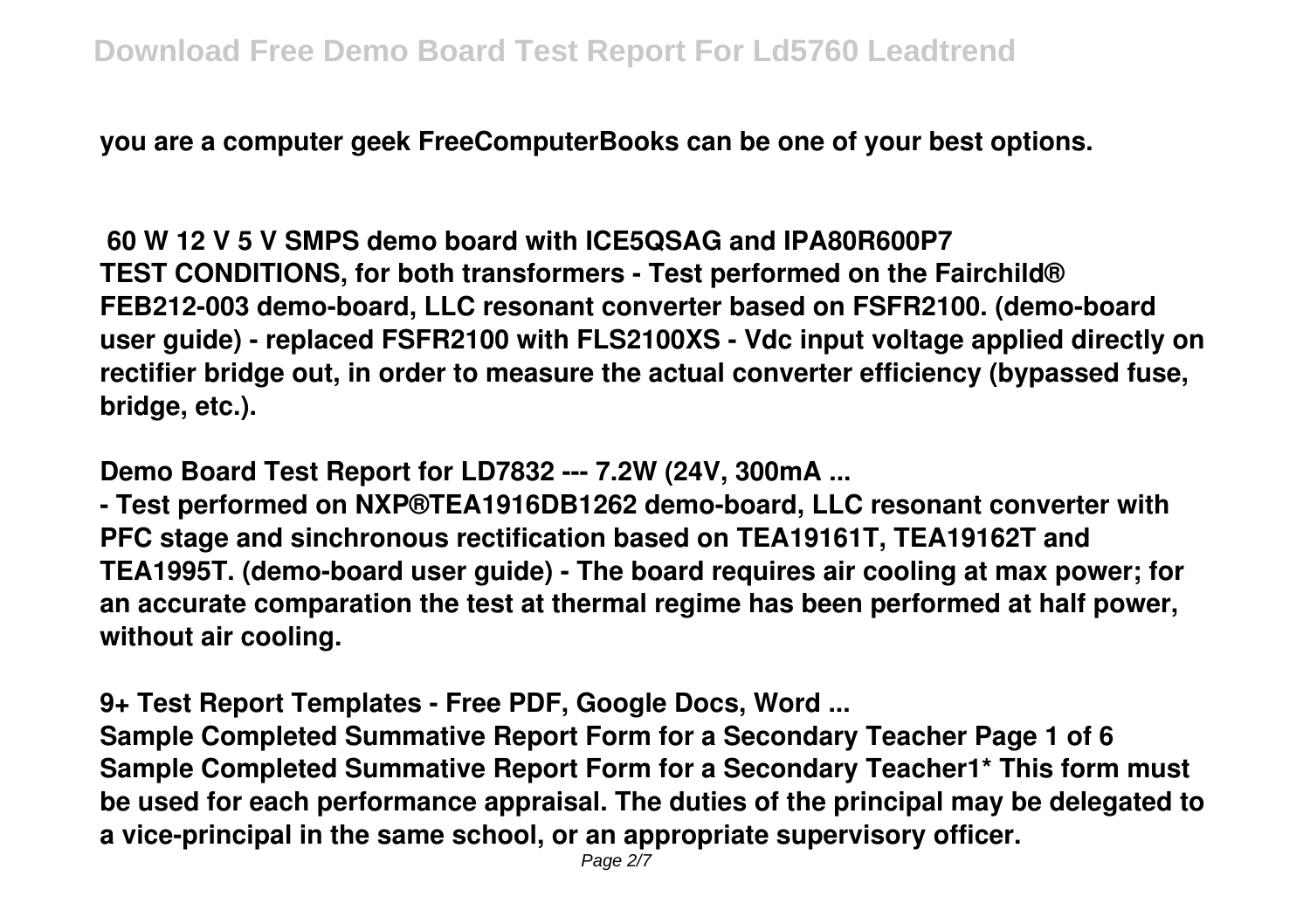#### **TEA19363DB1484 60 W USB-PD demo board**

**Greenhouse's applicant tracking system and recruiting software is designed to help make companies great at hiring and hire for what's next.**

## **NXP® 12V 240W TEA1916DB1262 resonant converter demo-board ...**

**Purpose of a Test Status Report. The need to report on test results is important in every field. Test results are useful for data interpretation. You could also draw conclusions from the data you have obtained and identify a specific status for every test you could possibly perform. Test status reports also provides for the following: Ongoing progress. You are able to monitor the gradual progress of anything that you involve with test procedures. Notification of completion.**

#### **Detailed Assessment (DA) - A Formative Assessment ...**

**Device Eval. Board Description Power Level Transistor; GS61004B-EVBCD : 100 V GaN E-HEMT Full Bridge Evaluation Board: 225 W: GS61004B: GS61008P-EVBHF: 100 V GaN E-HEMT Synchronous Buck Converter: 240 W: GS61008P: GS65011-EVBEZ: EZDrive ® Open Loop Boost Evaluation Board: 200 W: GS-065-011-1-L GS-065-008-1-L GS-065-004-1-L: GS665MB-EVB: 650 V ...**

**Educator Score Resources | SAT Suite of ... - College Board Log in to view SAT Suite of Assessments online score reports for the new SAT, t..**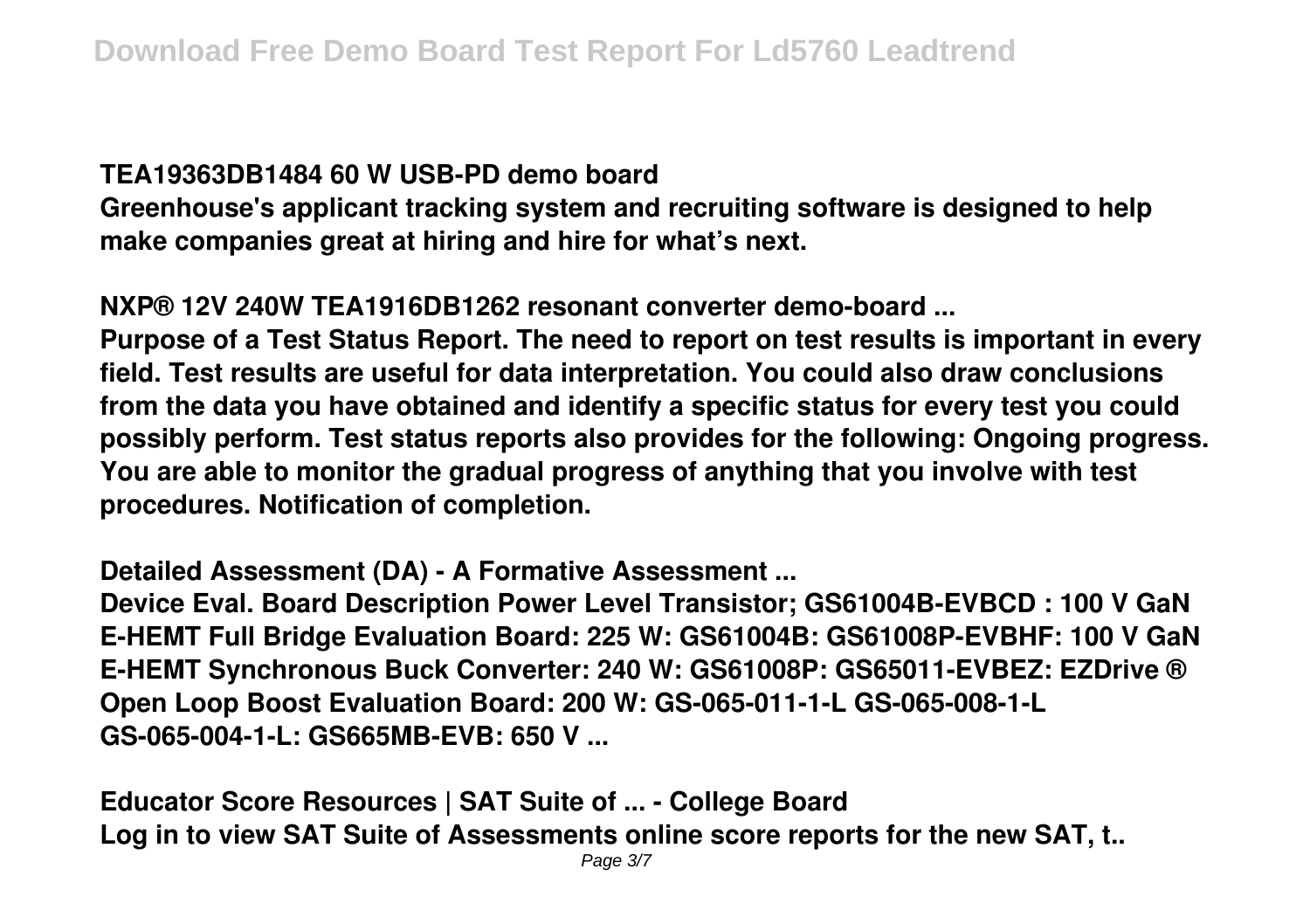**Demo Board Test Report for Tenpao --- 24W (12V, 2A) Adapter MD1811 DEMO BOARD TEST REPORT Date: 2014.08.20 Author: Mix-Design Application Dept? Power supply specification Description Symbol Min Typ Max Units Comment/Condition Input Voltage V in 90 264 V 2 W ire(L,N)-NO PE Frequency F 63 47 Hz Standby power <150 mW Open Load Output Rating Output Voltage V out 4.75 5 5.25 V Rating load I out 1.5A A**

**Placing students in the right exam**

**5 Board connections The TEA19363DB1484 demo board is a universal mains supplied application. Its output is the Type-C connector. Programmable settings can be provided via the UTC using the TEO-II Graphical User Interface software. Section 7 shows the default settings. Figure 5. TEA19363DB1484 demo board connections**

**Sample Completed Summative Report Form for a Secondary Teacher Detailed Assessment is a formative assessment programme for you to forecast and support students' performance in annual exams, board exams & external exams. A futuristic tool which keeps parents and teachers updated about child's progress. The tests are aligned to CBSE, ICSE, IGCSE, and all State &International Boards. Available for English, Maths, and Science.**

**Applicant tracking system & recruiting software | Greenhouse**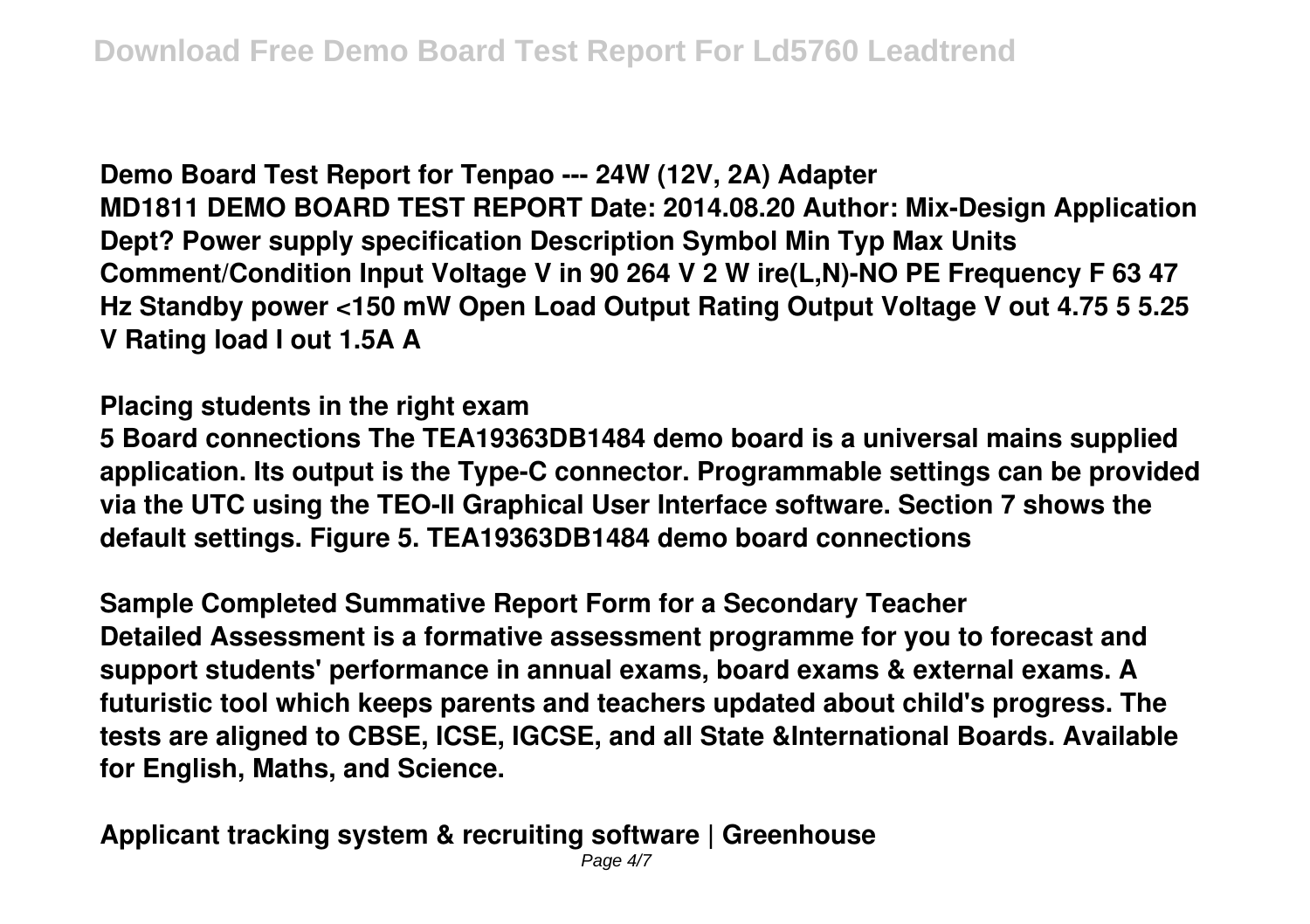**When and Where to Get Scores View scores for the SAT, SAT Subject Tests, PSAT/NMSQT, PSAT 10, and PSAT 8/9 and find access codes for students who need them. Sign in to the K-12 score reporting portal. Go to the score release schedule. Get all the resources from Score Week for Counselors. Share with Students and Families Important: en Español Guía de la Universidad para los Padres. Videos ...**

# **Demo Board Test Report For**

**3.3 kW APM OBC Demo Board Test Report SPECIFICATION Device Series Application Input Voltage Output Power Topology I/O Isolation FAN9672Q, NCV4390, NCV3843B, FAN3224TUMX?F085, NCV890100PDR2G, NCV51460SN33T1G, NCV210SQT2G, NCV2003SN2T1G, SC431AVSNT1G FODM8801C, … On Board EV Charger 90~264 Vac 3.3 kW 2CH Interleave PFC + Full Bridge LLC ...**

## **Student Score Reports-Login - College Board**

**Support service so heart-warming it almost melts you. Seriously, the questions I addressed were pretty hardcore but every item was resolved with a very detailed answer. After some ideas of mine, even an improvement report was created – looking forward to working with you guys. Robert Aksenov, Test Architect @ T-Systems**

#### **ANAN-7000DLE Test Report - AB4OJ Test Report Form Download the Test Report Form here. CEPT Group Report Download** Page 5/7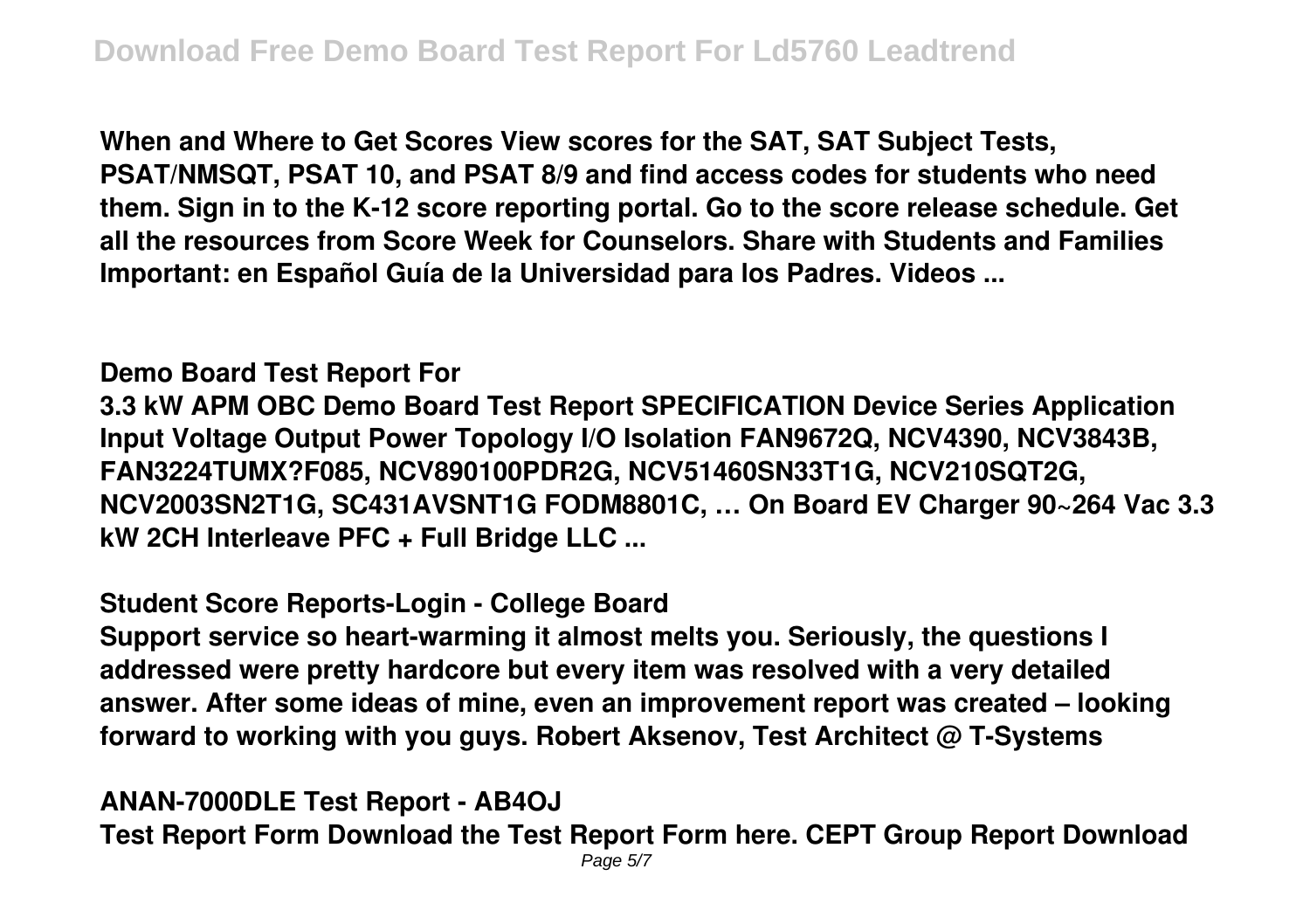**the CEPT Group Report here. Reliable scores The test score and Common European Framework of Reference (CEFR) level provided for each learner enable you to enter them for exams or courses that are appropriate to their ability.**

**MD1811 DEMO BOARD TEST REPORT - dianyuan.com Title: Microsoft Word - 20110416\_GR8762A\_single stage System Test-FAE Author: julieho Created Date: 4/18/2011 5:07:18 PM**

**Fairchild FEB212-003 24V-8A resonant converter demo-board ...**

**These cookies may be set through our site by our advertising partners. They may be used by those companies to build a profile of your interests and show you relevant advertising from College Board on other sites. They do not store directly personal information, but are based on uniquely identifying your browser and internet device.**

**Student Score Reports - College Board**

**Introduction: This test report presents results of an RF lab test suite performed on an Apache Labs ANAN-7000DLE 100W direct-sampling/DUC SDR transceiver loaned by Apache Labs. The Orion Mk II receiver/exciter board in this DUT uses the Crystek CVHD-950 VCXO. No noise-floor degradation with dither enabled was observed in the ANAN-7000DLE.**

**TND6327 - 3.3 kW APM OBC Demo Board Test Report**